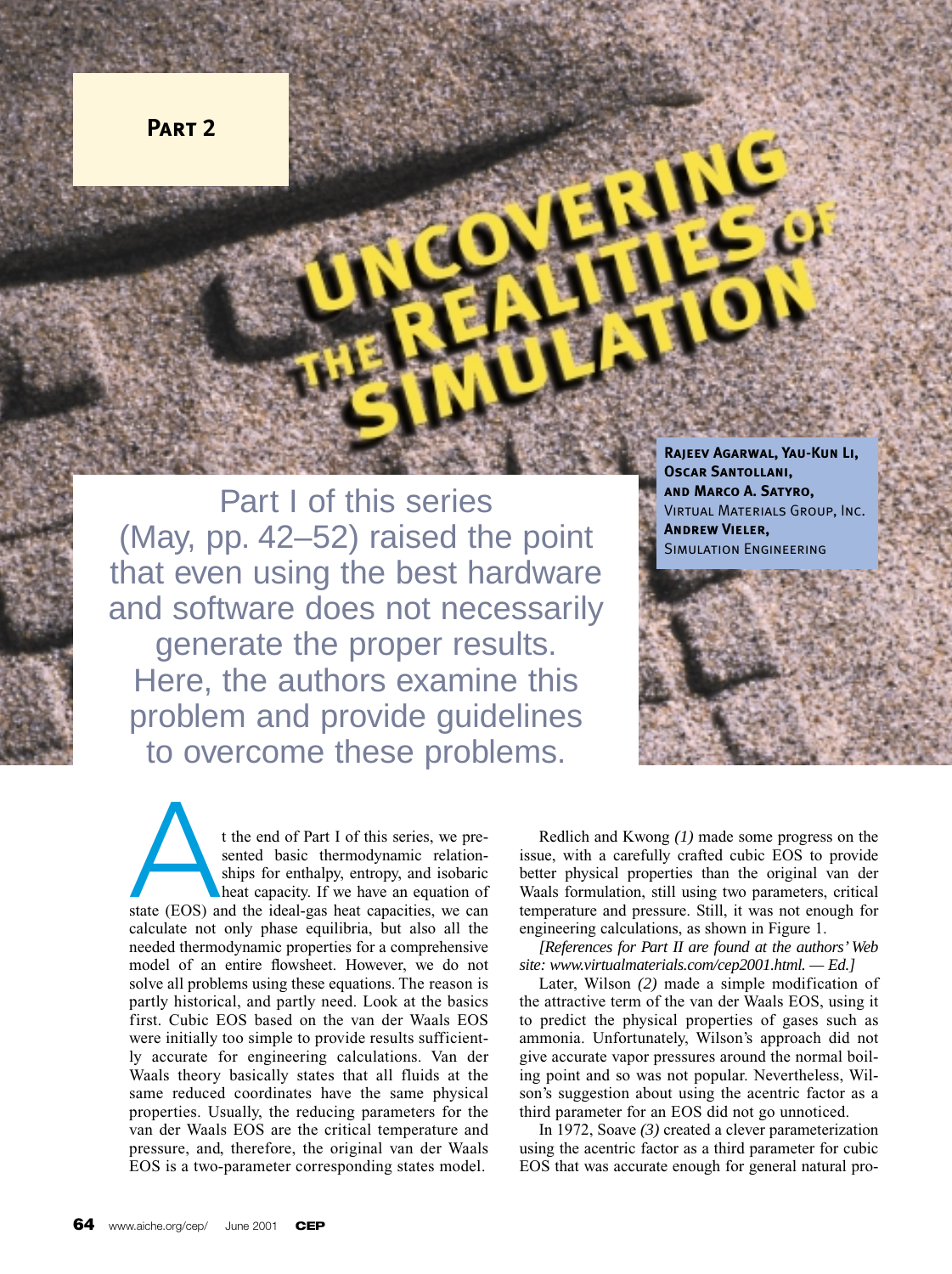cessing calculations. It was quickly extended to refinery applications, and soon a model, which was accurate enough for significant process modeling, appeared. Soave's model was also simple enough to be useful with very few physical properties as input (basically, the critical pressure, temperature, and vapor pressure at 0.7 reduced temperature or the acentric factor). Other EOS quickly followed, such as the Peng-Robinson. Some enhancements were tried via additional correlating parameters, like dipole moments and radius of gyration (thus, creating four-parameter EOS), but only offered minor enhancements when compared with simpler EOS, while requiring more data.

The relative paucity of required experimental information by cubic EOS, combined with the ease of solution and the ability of estimating enthalpies and entropies in the shape cast by Soave intersected in an interesting way with the birth of microcomputers and the desire to do process simulation calculations inexpensively. With the introduction of Russell's inside-out method for distillation calculations *(4),* microcomputers of the mid-1980s were powerful enough to calculate flowsheets for the oil refining industry, including crude towers. This resulted in a revolution in process calculation, as discussed by Svrcek *et al. (5).* Table 1 shows the lineage of commonly used cubic EOS.

Table 1 does not even begin to cover the variety one finds in the literature related to cubic EOS. Copious references abound elsewhere *(6, 7, 8).* At any rate, it seems as if we could have accomplished almost everything without going through the tortuous path of activity coefficients and standard states.

Unfortunately this is not quite the end. We changed the shape of the problem by using thermodynamic relationships, but the nature of the problem remains the same. If we recall Eq. 7, we notice that the main temperature dependen-



■ Figure 1. Redlich-Kwong reduced vapor pressure vs. data for  $C_1$  and  $C_{10}$ . ■ Figure 2. Water vapor pressure calculated via a modified Peng-Robinson EOS.

cy on the phase equilibrium problem is the vapor pressure. Somehow, it seems, that by using an EOS, we have avoided this issue all together. That is, of course, not the case.

Successful EOS such as Soave's can be thought of as generalized vapor-pressure equations, which are, in turn, functions of the pure-component critical pressure, temperature, and acentric factor. This is easily seen if you look at Eq. 1 applied to a pure component. For a given temperature, the equality of fugacities in vapor and liquid phases determines the system saturation pressure  $\frac{d}{dt}$  *i.e.*, the vapor pressure.

But nature does not conform to a simple three-parameter corresponding states correlation. What happens when we try to calculate the boiling point of something more difficult, but rather fundamental, such as water? Using published critical constants for water, you will notice that a two-parameter cubic EOS predicts a normal boiling point of about 82°C, while a three-parameter cubic EOS predicts one of about 102°C. Since steam is a rather basic substance, this inaccuracy is unacceptable. A possible solution may be to find a more-sophisticated EOS. But a more-sophisticated EOS still does not usually give us better answers, unless it is much more-sophisticated such as the fundamental EOS for steam *(9)* and a few other pure substances' EOS *(10)* that also require much more data.

So what do we do? The short answer is we cheat. Instead of looking for a more fundamental theory, we nudge the equation to give the right results by calculating what the attractive term of the equation should be for each saturation temperature corresponding to a temperature and then we fit this using a convenient function of reduced temperature.

This is not necessarily elegant, but does the job. For example, Figure 2 shows the correlated water vapor pressure using a modified Peng-Robinson EOS *(11)* with an empirically fitted attractive term vs. experimental data *(12)*. The modified PR does a good job at calculating the vapor pressure of water. The price we pay is three empirical constants for water *(13)*.

If you use a simulator and get the correct boiling point of water via a simple cubic EOS, then something similar to the above is taking place. With some experimentation, you will find out that an interaction parameter equal to 0.5 *(14)* between water and hydrocarbon

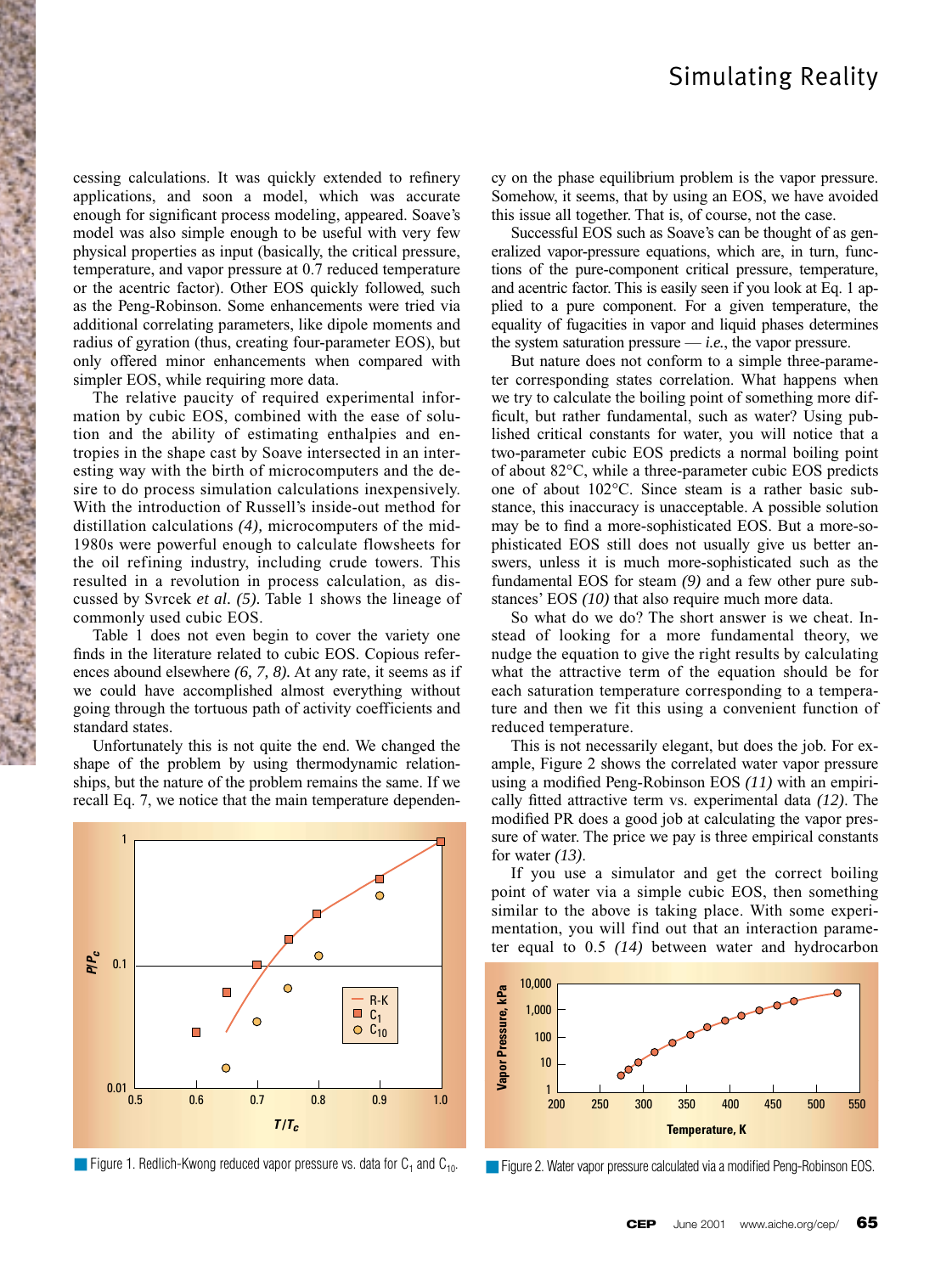| Table 1. Common cubic equations of state. |                       |                             |                                                                                                                                                                                                                                                       |                                                                                                           |  |
|-------------------------------------------|-----------------------|-----------------------------|-------------------------------------------------------------------------------------------------------------------------------------------------------------------------------------------------------------------------------------------------------|-----------------------------------------------------------------------------------------------------------|--|
| <b>Equation of State</b>                  | <b>Repulsive part</b> | <b>Attractive Part</b>      | <b>Engineering</b>                                                                                                                                                                                                                                    | <b>Mixing Rules</b>                                                                                       |  |
| Van der Waals                             | $\frac{RT}{V-h}$      | $-\frac{a}{\sqrt{2}}$       | A scientist's scientist EOS. Physics<br>are simple, but we sick to the<br>assumptions and consequences.                                                                                                                                               | $b = \sum x_i b_i$                                                                                        |  |
| Redlich-Kwong                             | $\frac{RT}{V-h}$      | $-\frac{a}{V(V+b)\sqrt{T}}$ | Inspired but empirical modification.<br>" $a$ " term dependent on $T$ .                                                                                                                                                                               | $a = \sum \sqrt{a_i a_i x_i x_i}$                                                                         |  |
| Soave-Redlich-<br>Kwong                   | $\frac{RT}{V-h}$      | $-\frac{a(T)}{V(V+b)}$      | Clever parameterization using<br>A = f(T, $\omega$ ); $k_{ii}$ can be generalized<br>HC /HC pairs, water/HC, light gases<br>and HC. Ch.eat necessary for polar<br>substances.                                                                         | $b = \sum x_i b_i$<br>$a = \sum \left(1 - k_{ij}\right) \sqrt{a_{i} a_{i} x_{i} x_{j}}$                   |  |
| "Chemical" SRK                            | $\frac{RT}{V-h}$      | $-\frac{a(T)}{V(V+b)}$      | Sledgehammer parameterization using<br>$\mathbf{r} = f(T_r, \vec{c})$<br>where the<br>last term is a vector of parameters<br>going (usually) from $1-5$ , unique for<br>each substance. Flexible mixing rule<br>based on activity coefficient models. | $b = \sum x_i b_i$<br>$a = b \left  \sum x_i \left( \frac{a_i}{b_i} \right) + \frac{G^E}{\sigma} \right $ |  |
| $*$ HC = Hydrocarbon.                     |                       |                             |                                                                                                                                                                                                                                                       |                                                                                                           |  |

pairs will be adequate qualitatively. This value will force a phase split of the aqueous and hydrocarbon phases, and will, generally, estimate a reasonable amount of water dissolved in the hydrocarbon phase (the amount of hydrocarbon in the water phase is much less reasonable and caution should be used if you are using such model for an environmental study; refinements should be considered *(15)*).

Since the saturation pressure of nearly immiscible systems such as water/hydrocarbon is close to the sum of the water and hydrocarbon vapor pressures, simple cubics can be used for many natural gas and refinery problems (if you cheat and calculate good vapor pressures for water — a normal boiling point of  $\sim 102$ °C as predicted without a little nudge is of little practical interest).

Thus, if one can calculate the vapor pressure accurately for polar and nonpolar compounds, we can hope of calculating complex VLE if we have a sufficiently flexible mixing rule for the EOS. There are dozens of mixing rules *(16)*; we are not going to discuss their merits here. Suffice to say that Gibbs-based mixing rules such as Huron-Vidal, used in Table 1 are successful at representing complex VLE, including for systems that one would not hesitate in using an activity coefficient model. So, finally, did we really get something significantly different by going towards the EOS route instead of the activity coefficient route?

What is really certain? EOS are compact models that can predict thermal properties without any supplementary data (except, of course, ideal heat capacities). They are consistent in that they provide a smooth transition between the liquid and vapor phases, allowing the modeling of processes near the critical point.

These are undeniable advantages. Nevertheless, some thought shows that the models are not that different when you look at phase equilibrium alone in terms of the necessary data for actual calculations.

Consider Table 2, and you will see that things are not that different. Note that we are assuming the pressure is sufficiently low to discard nonideality effects related to the gas-phase fugacity coefficient (if not, we would have to assume a model for the vapor phase).

The table is very general, and with exceptions it can always be found where these general observations will fail. Nevertheless, there is a trend. As the problems to solve become more involved, our models, either activity coefficient or EOS based, tend to be more complex, requiring more physical properties (either pure component or mixture) and are less predictive in nature.

This is the essence of where we are when using any of the common thermodynamic models in process simula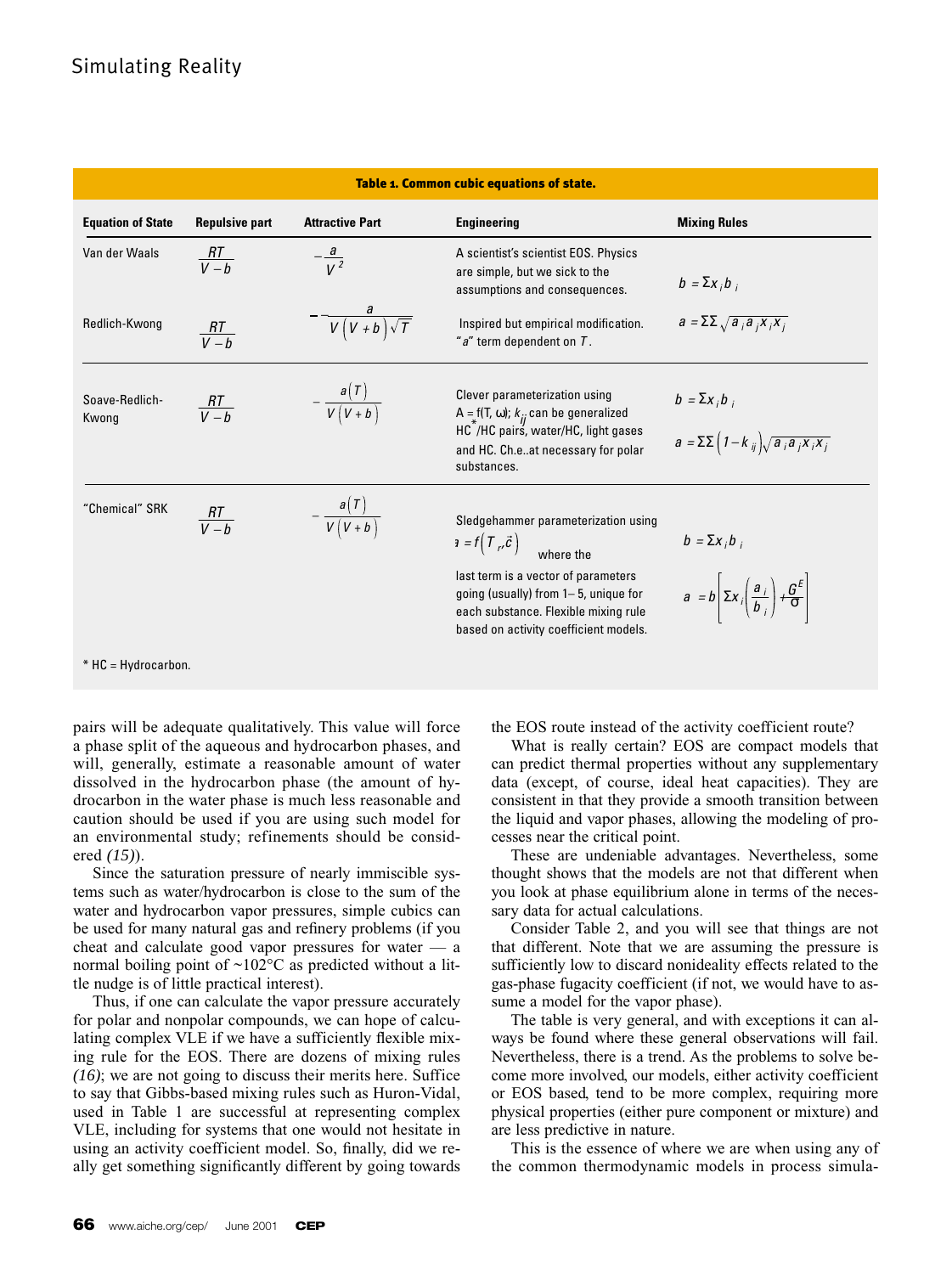tors. No matter how they are sold to you, in general, they are based on relatively simple theories that have to be tweaked to work under industrial situations. These tweaks are implementation-dependent and sometimes poorly documented. Predictions depend upon the model chosen, and their applicability is system-dependent. Generally, the more polar the system, the more experimental data will be needed for a reliable prediction, and these will be of less value.

A, perhaps, not immediately evident weakness of more-complex cubic EOS lies in their very strength. Because they are intrinsically consistent models, their predictions of varied sets of properties are intimately connected with the fundamental laws of thermodynamics. This is good in general, but it can hinder the model in such a way that it is not useful. For example, excess enthalpies will be automatically predicted when you use an EOS. These enthalpies will be found as a byproduct of the VLE modeling done to determine the parameters. In turn, these values may or may not be accurate. Traditional activity coefficient models (such as NRTL) have limitations on the magnitude of the excess enthalpies they can predict *(17).* How these models behave inside cubic EOS for the calculation of derived properties is not well known, and is disappointing sometimes *(18, 19).* So, if you are modeling a system with significant excess enthalpies using a Gibbs free-energy-based EOS and you have a good VLE fit, this does not automatically ensure you a good overall model (from an energy balance point of view).

## **Tips for simulations**

Now we can suggest some pointers for real-life simulations. Before we proceed though, note that chemical engineering thermodynamics is a field under development, and more sophisticated models other than the ones we mentioned are available. For example, significant advances in statistical mechanics-based EOS such as SAFT *(20, 21)* allow the creation of EOS with more physical flavor. Nevertheless, these more complex models are still not based (at least not entirely) on a fundamental physical theory, and some educated use of experimental information is needed. Thus, a healthy skepticism is useful when weighing the real and perceived value gained by using a more intricate model.

Likely, as more powerful computers are available on the desktop, "quantum process simulators" will be possible, in which calculations based on detailed quantum mechanical descriptions of molecules will be performed and physical properties will be calculated using this virtual laboratory. There is a good indication that this will be possible in the not-distant future *(22, 23),* and certainly some calculations, such as phase envelopes for some classes of mixtures and ideal gas properties, are already in the realm of feasibility.

Since we have to wait until the future catches up with our needs, what can we recommend? First of all, there is no panacea. Since the basic thermodynamics and basic thermodynamic models used by all simulators are well known, we can offer some guidance based on those. However, since we do not have a true fundamental theory guiding exactly how the models should be implemented, the results will depend on the brand of simulator you are using and its vintage.

Therefore, ensure that you read the section of your simulator's manual that describes the thermodynamic models used. Some simulation companies can provide you with validation material, which may help you to establish boundary conditions for the applicability of programmed models. This information is invaluable if you

| Table 2. Equivalencies between simple EOS and activity-coefficient-based models. |                                                                       |                                                                                                                     |                                                                                                                                |  |  |  |
|----------------------------------------------------------------------------------|-----------------------------------------------------------------------|---------------------------------------------------------------------------------------------------------------------|--------------------------------------------------------------------------------------------------------------------------------|--|--|--|
| <b>Problem Type</b>                                                              | <b>EOS</b>                                                            | <b>Similar Activity Coefficient</b>                                                                                 | <b>Physical Properties</b>                                                                                                     |  |  |  |
| Petroleum<br>refinery                                                            | SRK, PR<br>Special handling for water.                                | Generalized vapor pressure<br>equation (e.g., Lee-Kesler).<br>Ideal solution or regular solution.                   | Critical pressure, critical temperature, and<br>acentric factor. Special parameters for water<br>(pure-component and mixture). |  |  |  |
| Petrochemicals                                                                   | SRK, PR<br>Special handling for water<br>and other polar compounds.   | Generalized vapor pressure<br>(e.g., Lee-Kesler) regular solution,<br>one-parameter activity-coefficient<br>models. | Critical pressure, critical temperature,<br>acentric factor. Special parameters for water<br>(pure-component and mixtures).    |  |  |  |
| Chemicals                                                                        | Modifications of SRK and PR<br>as suggested by the<br>"chemical"-SRK. | Antoine equations plus 2-3<br>parameter activity-coefficient<br>models.                                             | Empirical attractive-term equation plus<br>2-3 parameter Gibbs excess (activity-<br>coefficient) model.                        |  |  |  |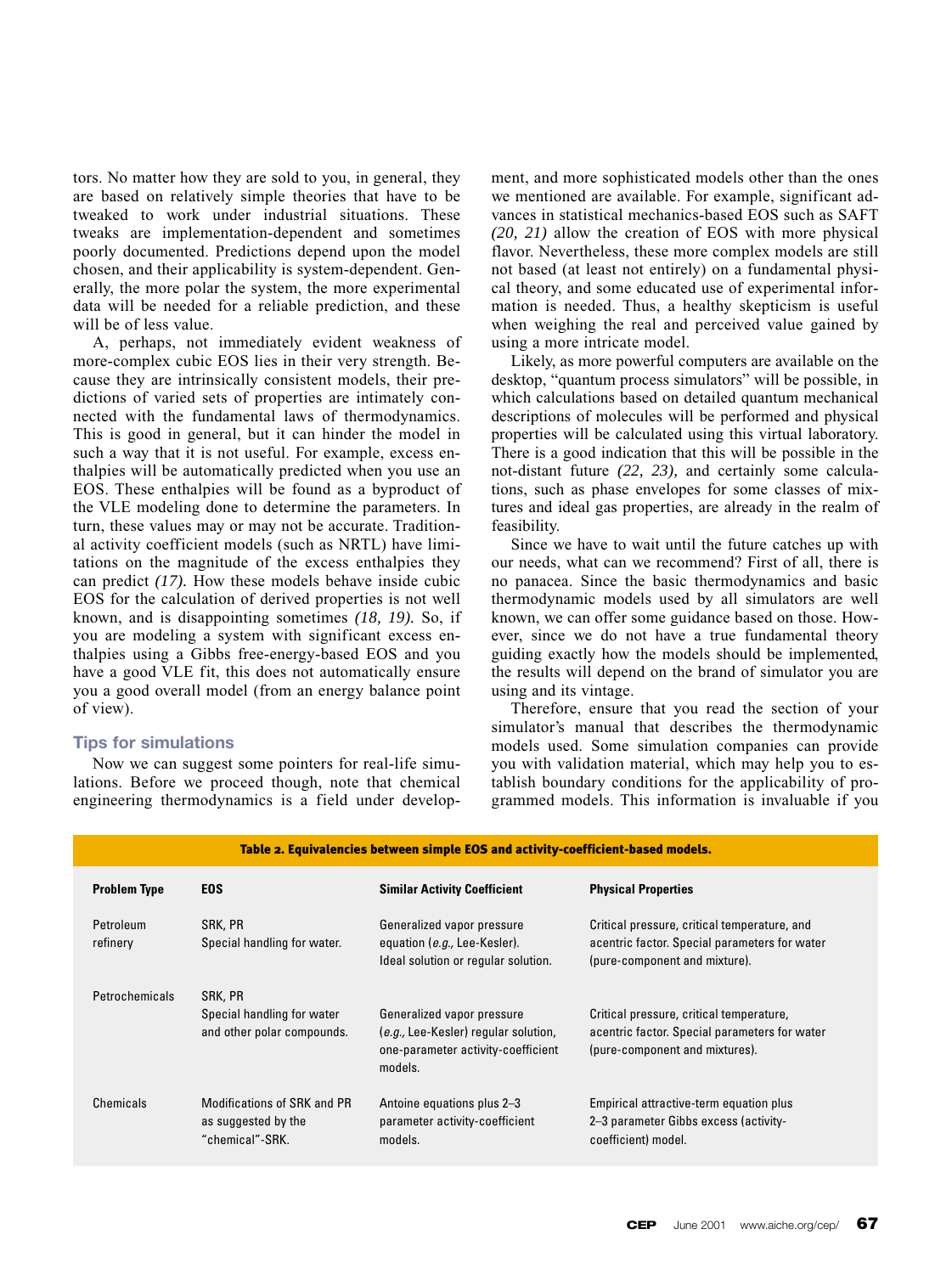consider moving your simulated design from the state of fiction to fact. Assuming that you have read the manual and have a clear idea of the model and how it was implemented, we should go over some specifics.

## **1. Vapor pressure is king**

Unless you are modeling a system you know is grossly superheated or subcooled, accurate vapor pressures are fundamental. Regardless of the sophistication of your thermodynamic model and the number of parameters in the mixing rule, you are in trouble if the vapor pressures are inaccurate. If you are not convinced, see Figure 3. No matter how many parameters your mixture model may have, the end points will always be calculated incorrectly.

#### **2. Simple EOS do not use the Antoine equation**

One of the most amusing tales (depending on the side you are on, of course) is how well the Antoine equation predicts the behavior of a given component, and how badly the prediction by the simulator compares when someone is using a simple EOS such as SRK or PR. These EOS predict the vapor pressure using critical temperatures and pressures, and acentric factors, and their predictions are independent of the equation used to fit the vapor pressure, such as the Antoine equation. This seems trivial, but we have seen this happen. Occasionally, one can adjust the acentric factor to create better vapor pressure predictions for the temperature range of interest.

This is risky. An EOS gives a compact way of calculating many properties. But, tinkering with the acentric factor to get better vapor pressures may create unreasonable densities, enthalpies, or heat capacities.

## **3. More complex EOS may or may not use empirical vapor pressure data**

Remember our "sledgehammer" based EOS? It corresponds closely to having an empirical equation (such as the Antoine) for fitting vapor pressures using an EOS. Make sure you understand how your simulator calculates those constants. If they come from a database, they may not change if you determine better Antoine constants from more relevant vapor pressure data for your process conditions. Check the accuracy of the vapor pressure prediction to ensure the empirical parameters used by the EOS can reproduce vapor pressures with sufficient accuracy.

#### **4. Do not get careless because the problem is simple**

Almost ideal separations such as ethyl benzene/styrene separations and isomer separations are apparently simple systems to model. The activity coefficients are small and, many times, an ideal liquid solution will suffice. Pressures for separation are usually modest (for ethyl benzene/styrene, there is a relatively high vacuum) thus, gas-phase nonidealities play a minor role and can usually be neglected. Therefore, the key to the proper modeling of this kind of system is the accuracy of pure component vapor pressures as shown by Sadeq *et al. (24).*

For example, small inaccuracies in vapor pressures for isomer separation may create problems ranging from gross



■ Figure 3. VLE with incorrect vapor pressures — bubble and dew point curves.

errors in the number of theoretical stages to the prediction of nonexisting azeotropes caused by crossing vapor pressure curves. Superfractionation operations are prone to this kind of error as shown by Haines *(25).* To illustrate this, write Fenske's equation:

$$
N_m = \frac{\log \left[ \left( \frac{X_{LK,D}}{X_{LK,B}} \right) \left( \frac{X_{HK,B}}{X_{HK,D}} \right) \right]}{\log \alpha_{LK}}
$$
(1)

Since in dealing with superfractionators, the relative volatilities are rather small, let us do a simple experiment. Imagine that the correct relative volatility is 1.1, and the model has a 10% error, thus predicting a relative volatility of 1.21. This means that, for a given set of bottoms and top heavy and light key specifications, our minimum number of trays will be incorrect by a factor of two!

You can think from a simulation point of view, in which the number of trays is fixed. In that case, your specifications will be tied by Eq. 2, rewritten in a slightly different form:

$$
\left(\alpha_{LK}\right)^{Sm} = \left(\frac{x_{LK,D}}{x_{LK,B}}\right) \left(\frac{x_{HK,B}}{x_{HK,D}}\right)
$$
\n(2)

Thus, the inaccuracy in the model is raised to the minimum number of trays. When looking at systems that may have well over 100 trays, there may be a very significant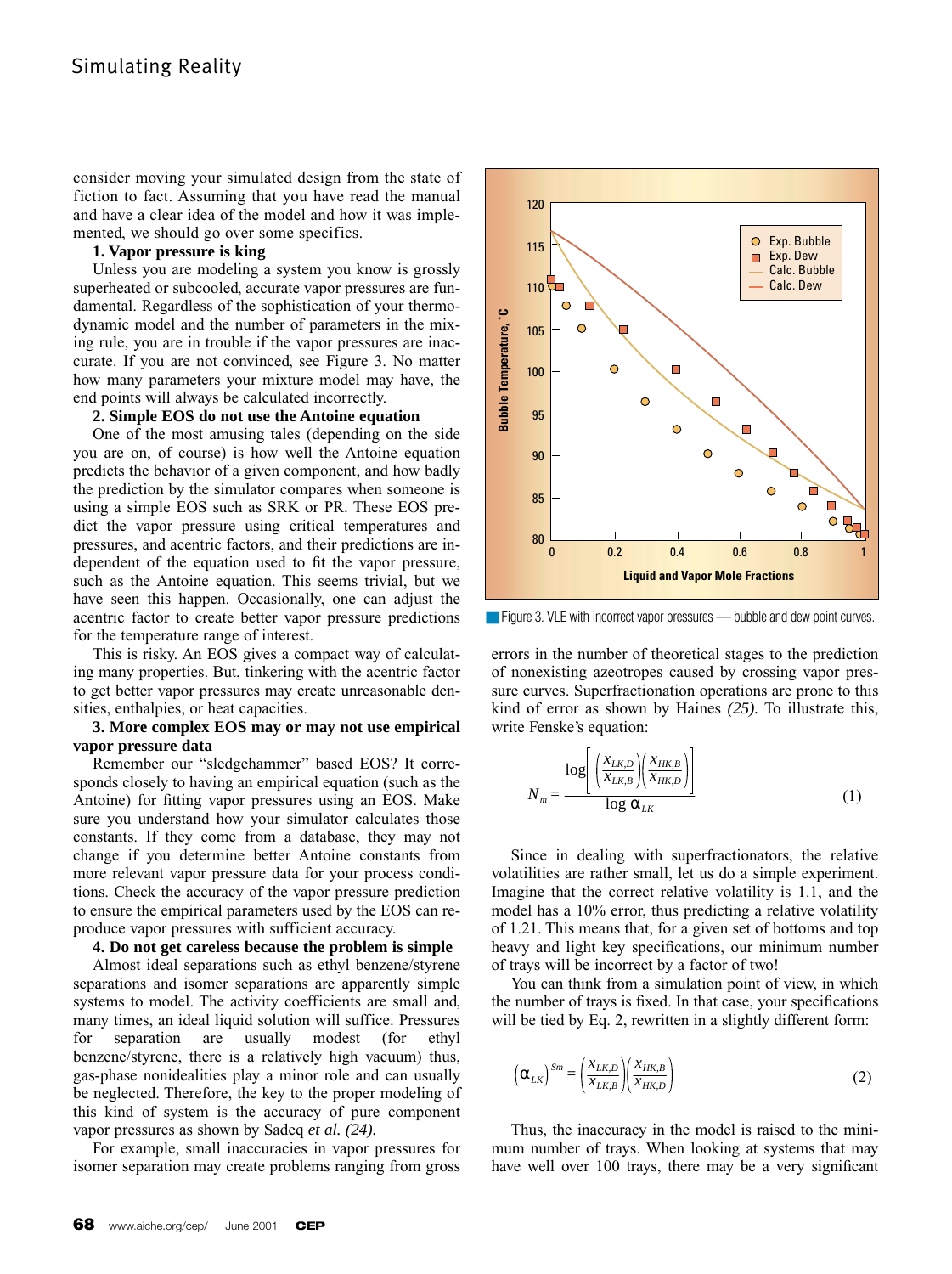error indeed.

#### **5. Use simple models to your advantage**

Depending upon your modeling challenge, you can take advantage of the simple models in simulators and play with them like clay. Say you need to model a triple-effect evaporator to concentrate caustic soda. One way to do this is by using an electrolyte model. A simpler way would be to make a component behave like caustic, at least within some concentration ranges. We want a component that has virtually no vapor pressure, but, at the same time,would participate in the VLE, thus changing the solution's boiling point. This is easy when using a simple activity coefficient model. Start by setting all of the Antoine constants equal to zero, except *A*, which we will make a negative value such as –20. This will give us a component with very small vapor pressure and will behave, for all practical purposes, as a solid. Then, we collect some boiling elevation data. Finally, we fit the interaction parameters for any activity coefficient model (models such as Margules, van Laar, and NRTL are simpler, because they do not need any pure-component molecular parameters such as molar volumes or van der Waals areas or volumes).

Provided that you keep your perspective (*e.g,* trying to calculate the boiling point of pure caustic using this approach will evidently not work), a simple model like this can give a reasonably good result quickly.

A related example: Assume you need to model the crystallization of an organic salt from an aqueous mixture. Start by characterizing the solid as above. Here, we want to model the formation of a solid phase and a saturated mother liquor. Assume that your simulator has a good, reliable three-phase flash. So, albeit physically incorrect, for mass and energy balance purposes, we can model the crystallizer as a flash vessel and a heat exchanger (the heat exchanger is needed to account for the heat effects related to crystal formation), where the crystal is modeled as a second, liquid phase.

All we need to do now is to determine the interaction parameters for an activity coefficient model that will predict two liquid phases, one with the proper concentration of salt in the mother liquor, the other with a small amount of liquid to model the solid phase. With a bit of finesse, even multicomponent crystallization can be modeled this way with only simple solubility curves easily found in the lab.

Finally, let us say you need to model a polymer/solvent mixture. This can be challenging to solve rigorously. But, if a preliminary mass balance is desired, we can quickly create a simple model that will provide a reasonable prediction for the effect of the polymer on the activity of solvent. Use an EOS such as the SRK. Start by estimating thecritical properties, which would be close to a polymer. In general, the critical properties of polyethylene as predicted by Tsonopolous (*AIChE J*., **33**, 12, pp. 2080–2083, Dec. 1987) work quite well, and

can be used as a template for defining a "polymer" component. Afterwards, we get the vapor pressure of a mixture of solvent and polymer and determine the interaction parameter between them. Simple, but within limits, this can prove to be rather effective.

### **Extrapolation and documentation**

The problem with these simple models is not so much the applicability to your current conditions, but, rather, how well they will extrapolate*.* That is where care and attention are needed. This brings us to the not so pleasant, but permanent, need to document the simulation work. Simulation models tend to live longer than their creators ever imagined, and information about assumptions, data used, and estimated limits of applicability will be invaluable for those coming after you.

We have identified vapor pressure as a fundamental property, to which we should give much attention before embarking into a simulation. In our previous discussion on EOS and activity coefficient models, we had two kinds of problems.

If we have a generalized EOS such as the Soave or Peng-Robinson, the quality of vapor pressure predictions will be a function of the quality of the critical temperature, pressure, and acentric factor. The quality will also depend upon whether the component in question conforms to a corresponding states theory based on three parameters (there is little you can do about this other than to "sledgehammer" the needed behavior into the theory by having empirical parameters such as the Mathias-Copeman constants).

If we have an activity coefficient-based model, we will need an empirical correlation for vapor pressures. This will usually be based on a data fit using an Antoine-type equation or on an estimate using a correlation, again based on a corresponding states theory, such as Lee and Kesler's equation — in which case, you have the same problem as when using a simple EOS for vapor pressure estimation.

Now, we appear to be considering rather simple properties. We should have determined them with a rather high degree of confidence. After all, critical properties have been known since Andrews' time *(*c. 1869, *26, 27)* and, therefore, we should have them all. One of the best available pure-component databases off the shelf is that published by the AIChE's Design Institute for Physical Properties (DIPPR) *(28)*. This database has endured the test of time and usefulness, being continuously updated, revised, and expanded — and an industrial consortium actively supports it. Nevertheless, it contains many estimated properties for rather simple components. Actually, one of DIPPR's greatest contributions is the estimation and recommendation of physical properties based on open literature and specially created estimation methods.

How come we do not know everything? Some problems are technical. For example, heavy hydrocarbons thermally crack when we approach their critical points and, therefore, a direct measurement is difficult or sometimes impossible.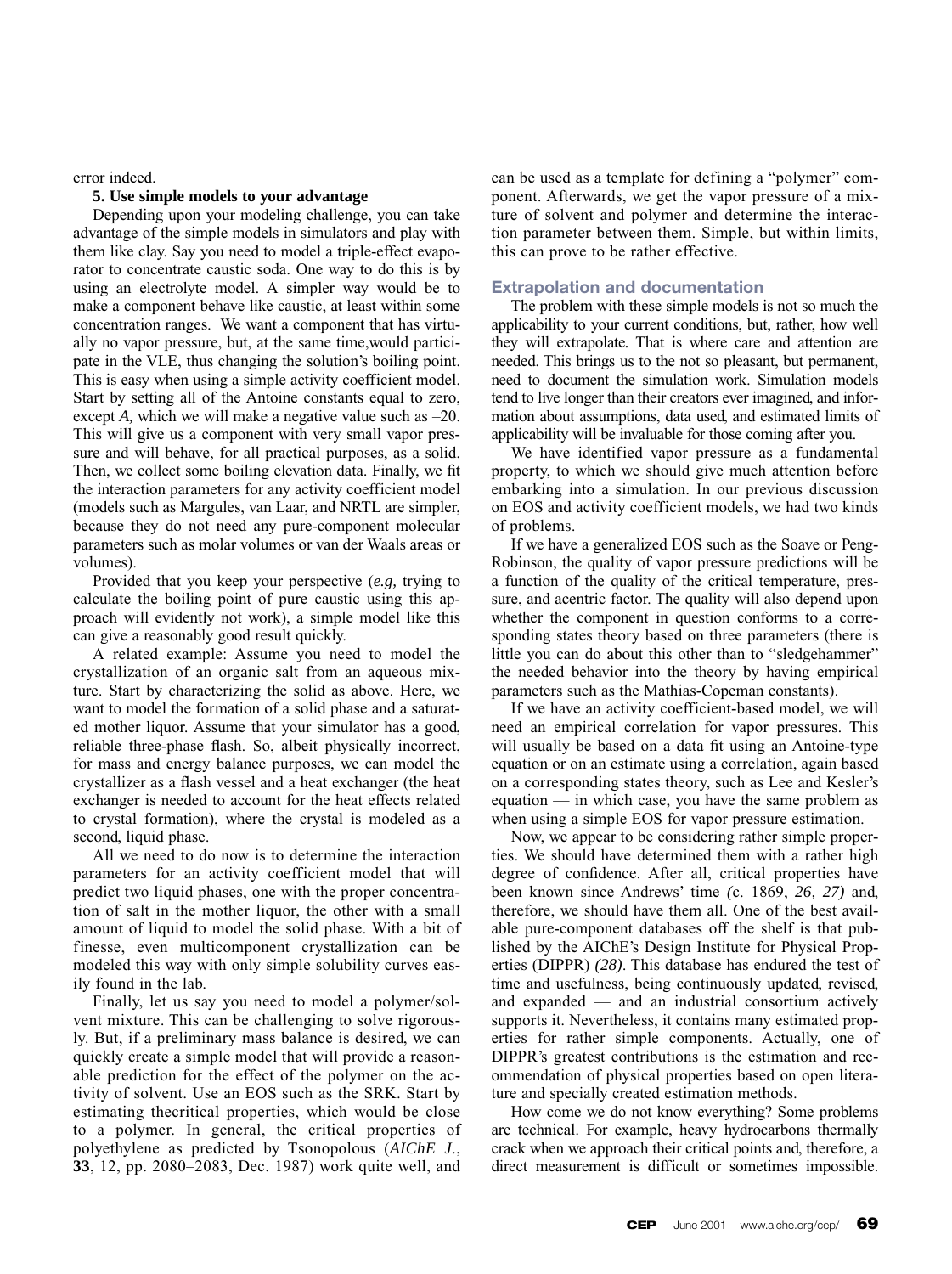Some systems are dangerous to work with. But, it seems that the largest problem is focus. Well-conducted experiments are difficult and expensive. Unfortunately, we are seeing less work on experimental measurements of physical properties. It is our hope that this trend will stop, and vigorous research programs will be restarted in North America and elsewhere. It is easy to do theoretical work and check it against literature data, but it is also easy to start a cycle of inbreeding with this easier path, and the actual merit of what is published slowly (but certainly) decreases. New experimental results push theories and, in turn, allow us to craft better theories. Better theories lead to better plant designs.

Enough of philosophy. Our job is to get a robust model, and we were looking at vapor pressures. A problem that you should be aware of with many of the generalized vapor pressure equations is that they were developed using data from the normal boiling point up to the critical point. Therefore, they extrapolate poorly under vacuum and, if you are doing a vacuum separation design, the predicted relative volatilities may not be accurate. For some specific systems, such as the ones usually found in refining, special correlations for heavy hydrocarbon vapor pressures are available *(29)*.

Also, you may be faced with modeling the separation of heavy organic compounds for which apparently no vapor pressure information exists. Since one of the thermodynamicist's jobs is to develop something from apparently nothing, one should consider a simple approach and verify what is already published. For many compounds, the "CRC Handbook" *(30)* tabulates the vapor pressure of an organic compound not at its boiling point, but at vacuum. Thus, how can we extend this information and get a vapor pressure equation that we can use? Pailhes *(31)* published a useful method based on group contributions, which can extend vapor pressure data from a single point to a complete, two-parameter Antoine equation. For heavy hydrocarbon processing, some recent work by Soave *(32)* is of interest, as well as an earlier paper by Twu *et al. (33).*

## **The less attractive area — densities, enthalpies, entropies, and others**

Physical properties also may be fundamental for the success of your simulation. Some information on the performance of some commonly used EOS for the prediction of densities can be found in the works of de Hemptinne and Ungerer *(34),* Ungerer and Batut *(35),* Mathias *et al. (36),* Monnery *et al. (37)*, and de Sant'Ana *et al. (38).* These should be consulted to develop a feeling for the accuracy of the models when predicting volumetric properties. For aqueous systems, significant volumetric changes may occur upon mixing, which are not well represented by standard EOS or corresponding states-based models.

Enthalpies are key for the construction of energy balances and, unfortunately, not much is available in the open literature on comprehensive evaluations on the performance of EOS when estimating enthalpies, entropies, and heat capacities. Useful resources are the works by Starling *et al. (39)*, Daubert *(40, 41, 42)*, Trebble and Bishnoi *(43, 44, 45),* Satyro *(46),* and Barreau *et al. (47).*

You may need to calculate accurate excess enthalpies, which may call for an empirical expression for calculating liquid heat capacities, plus one for excess enthalpies and heat capacities. For example, depending on the concentration, the excess heat capacity for ethanol/water mixtures can be up to 10% of the value of the ideal mixing heat capacity (*48).* Ignoring this will render the enthalpy balance inherently inaccurate, even for simple liquid/liquid heat exchangers under modest temperatures and pressures.

#### **Accuracy vs. precision**

One of the most heartbreaking experiences for a thermodynamicist is to watch someone spending a large effort refining a model with far more precision than the basic data allows. Of more concern is that people feel obliged to do significant work on the results that use the thermodynamic model, such as optimizing a process based on heat exchangers' small-temperature approaches, when the enthalpy model is only good to within  $\pm 15\%$ .

For some reason, error analysis seems to be a lost art, and novice users of process simulation tools seem to forget that, although their simulator may display temperatures to four decimal places, only rarely will more than one actually make any sense. For some whimsical reason, it seems that the computer replaces the lab such that it provides results with quasi-infinite accuracy.

It is beyond the objective of this article to talk about error analysis and error propagation extensively, since excellent references are available *(49, 50, 51),* but we will touch on at least two important definitions. We hope that this will make you a healthy skeptic when looking at simulation results, as well as fixing simulation parameters for case studies and optimization.

Let us do a simple thought experiment. Imagine that we have NASA working for us (it's a thought experiment, right?) and the agency produces ten blocks ranging from one to ten centimeters in height. The blocks have their heights measured with such precision and accuracy that, for all practical purposes, they are exact. Only I know this. I have also asked NASA to build a very accurate laser interferometer to measure heights with variable accuracy (*i.e.,* I can set the smallest scale to be millimeters, centimeters, etc.) and adjustable bias (*i.e.,* I can play a dirty trick without the user's knowing and make this measured value be larger by *x* units of measurement).

Give the blocks and the instrument to Person A with the instrument set to give smallest unit of measurement as 0.5 cm and no bias. Now, for Person B, set the smallest unit of measurement to 0.1 cm and a bias of 0.5 cm (assume that Persons A and B are unable to suspect significant measurement errors). If this seems too hypothetical, consider the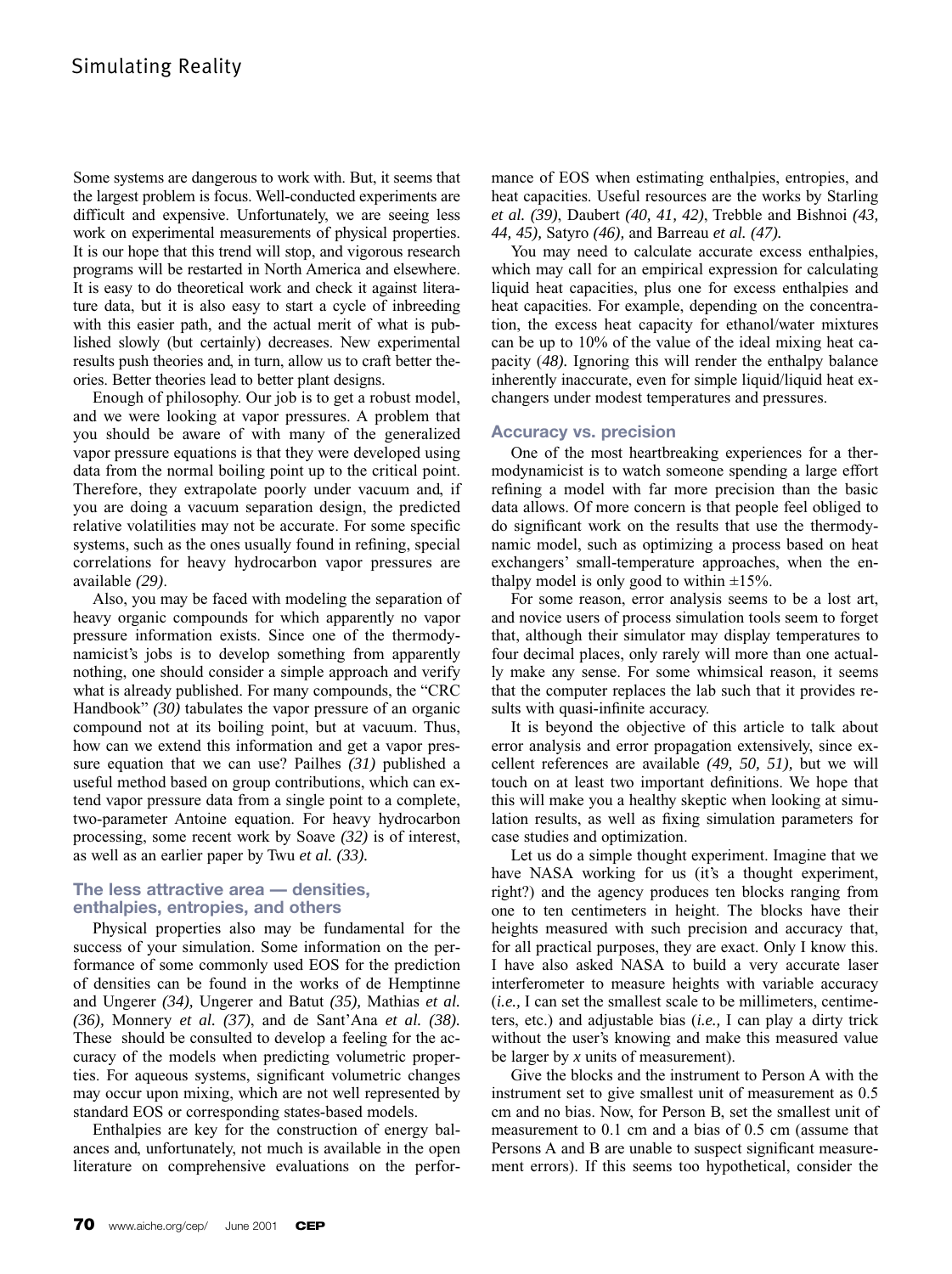relationship between the density of MTBE and methanol at 25°C from the top of your head. Replace our NASA laser rulers by densitometers, and you will perceive that things are not so far fetched. Now look at the heights of the blocks measured by A and B, with the error bars.

A's results are not very precise (they are within 0.025 cm), but they are accurate in the sense that, outside the inaccuracy of our measuring device, there are no other errors. B's results are precise (they are within 0.005 cm), but they are inaccurate with a bias of 0.5 cm. B's scenario is exactly that of a user of a process simulator. Barring any programming errors, the results are precise, basically limited by the computer's numerical word length and tolerance in convergence methods, but are not necessarily accurate.

This is easy to understand, because we do not know how good the models and parameters are in the models extrapolated from the regions where they were found (they are based in semitheoretical models at best), we do not know how the models were implemented, we do not know the inaccuracies of the estimation methods used to fill in missing properties, and, finally, we do not know how the errors propagate from one part of the model to another.

Therefore, a fundamental skill one has to gain when using simulators is to gauge how accurate are the results being generated by the machine, and exercise a healthy skepticism that balances the claims of software accuracy against the reality of the basis of the models. How does one go about learning this skill? Again, there is no fast and hard answer, but it is a must to do spot checks on basic properties that may be important for the use of your model:

**1.** We repeat here — for most chemical process simulations, vapor pressure is king. Make sure it is as good as needed for the desired accuracy of your model and that you understand what has been estimated by the simulator and how.

**2.** Check your pure-component and mixture densities. Do you have aqueous mixtures? Excess volumes will be present. Are they important? It depends on what you are doing, as you will recall from the ethanol volume-fraction example.

**3.** Check your pure-component and mixture enthalpies and heat capacities if you are going to do any calculations related to energy balances. Thinking about having a pinch point approach of 0.3°C in your superduper optimized flowsheet? If you are using a generic EOS, your enthalpies are within 15%, so think about this before asking lots of bucks for your proposed modifications.

**4.** Are you going to design heat exchangers? It is a good idea to check your transport properties. There is much less work on those properties than on VLE, so make sure to cover your bases.

**5.** Are you designing trays? Pressure drop is important and surface tension plays a key role in pressure drop calculations. Surface tension is another property for which much less work is available than for VLE, so when designing a vacuum system, be careful.

**6.** Do you have azeotropes? Do you suspect they may exist? Check them out before proposing a modification that will violate the second law of thermodynamics *(52, 53)*.

**7.** Trace components should not be brushed aside. Nonidealities are extreme at low concentrations, and components behave in apparently unexpected ways (methanol in depropanizers, water in demethanizers, as examples).

**8.** Talk to people. Modeling in general and thermodynamics in particular are intellectual exercises, which develop better if discussed. Likely, there are people in your company who can help you gather ideas that will help you to create a better model.

**9.** If you are going to design a new process, try to interact with chemists as much as possible. When chemists and chemical engineers work together in the early phases of project, a positive synergy may happen. An optimum amount of knowledge can be gathered in a short time, building on the strengths of both disciplines.

**10.** Talk to the process simulation vendor and inquire about available background information that may be useful for establishing reliability criteria for important parts of your process.

**11.** Beware of using estimated parameters and interaction parameters when screening process alternatives. You may spend considerable time refining a proposal that is thermodynamically infeasible, or screen out a solution that is valid. If a solution looks promising, but the supporting thermodynamic background is questionable, get some experimental data if the economic importance of the new or modified process warrants the interest.

**12.** Simulation is a means, not an end, no matter how much effort you put into the model. Once, after finishing a large simulation model with several hundreds of unit operations, one of us had to spend many hours fixing the model, because air leakage into the equipment was not taken into account (the process had many pieces of equipment under vacuum). The model was good from a thermodynamic point of view, but, without the leaks, it was not the process we were interested in.

**13.** Go see the plant, touch the hardware, get a feeling for what is hot, what is cold, etc. Plant personnel are usually helpful, and they know how things behave. Their insight and your knowledge of modeling can form a strong bond for problem solving.

A simple model well understood is more useful than a complex model poorly understood. It is that simple. No matter what the theoretical sophistication and marketing hype, if you do not understand the basics of your model, you are subject to belief, not science.

### **Useful references**

Useful reviews on physical property needs for industrial applications can be found in Cox *(54)* and Liles (*55).* Economic impact studies relating physical properties to plant